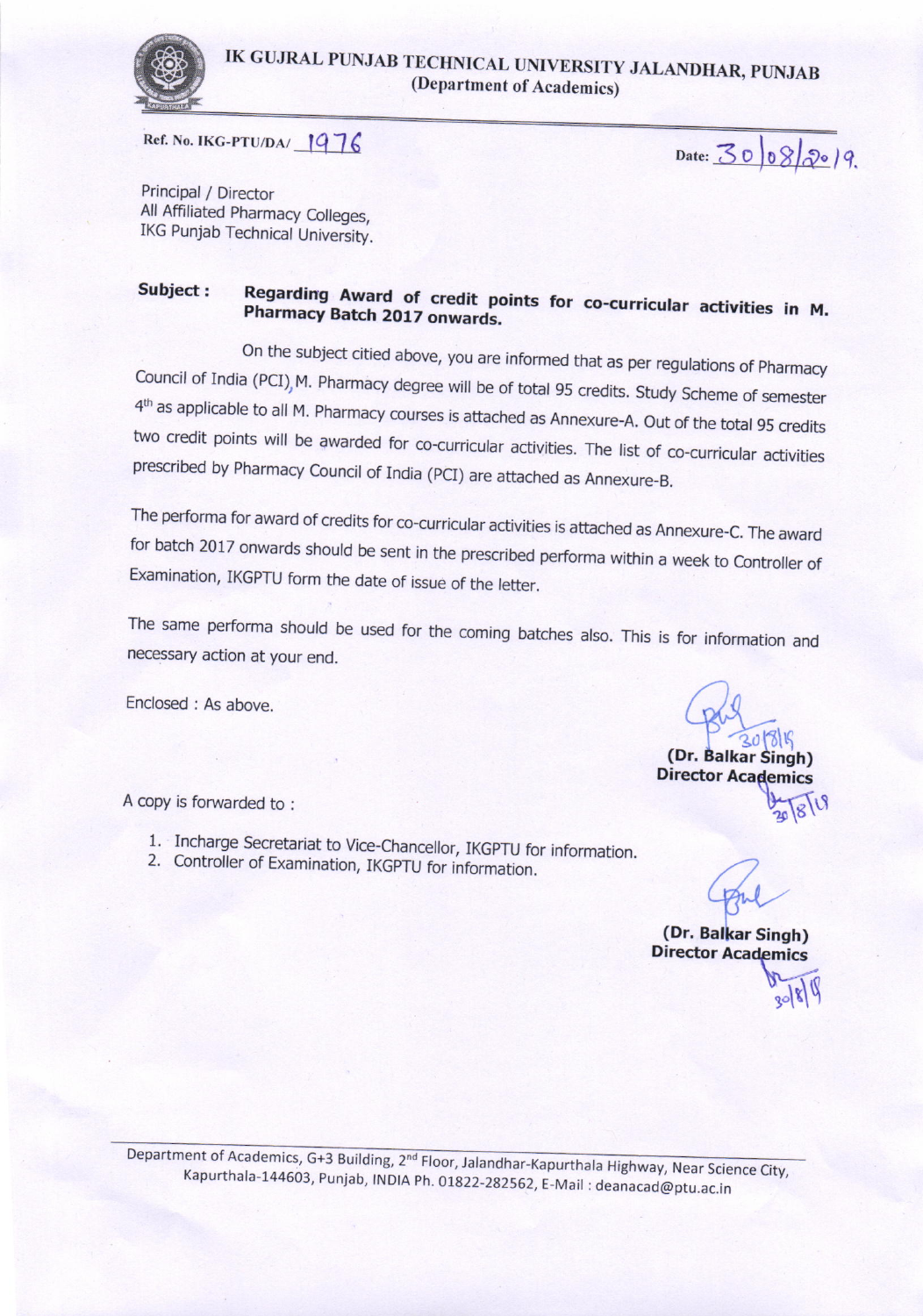# Fourth semester study Scheme of M. pharmacy from Batch 2017 onward

#### Fourth Semester

to the company of the company of the company of the company of the company of the company of the company of the company of the company of the company of the company of the company of the company of the company of the compa

| Course<br>Code | <b>Course Name</b>            | L. | P              | <b>Marks</b> |                             |     | <b>Credits</b> |
|----------------|-------------------------------|----|----------------|--------------|-----------------------------|-----|----------------|
|                |                               |    |                |              | Internal External Total     |     |                |
|                | Journal Club                  |    |                | 25           |                             | 25  |                |
|                | Research Work                 |    | 3 <sub>1</sub> |              | 400                         | 400 | 16             |
|                | Discussion/Final Presentation | 3  |                | 75           |                             | 75  | 3              |
|                | Co-curricular Activities      |    |                |              | Satisfactory/Unsatisfactory |     | $2^*$          |
|                | Total                         | 4  | 31             | 100          | d a straig scient<br>400    | 500 | 20             |

# **Semester Wise Credits Distribution**



- +Credit Points for Co-curricular Activities a
- \*Credits not included towards calculation ofCGPA a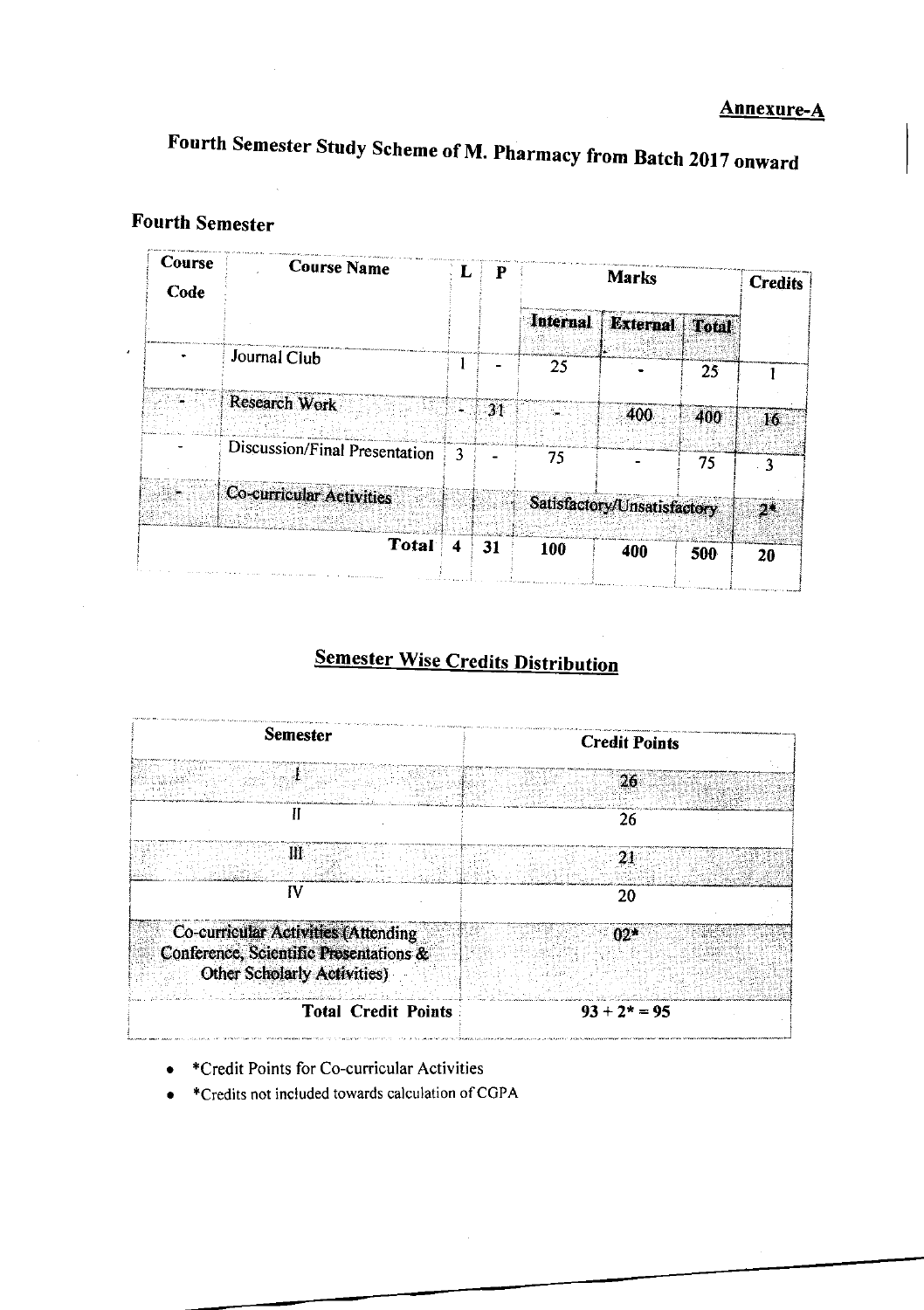# List of Co-curricular Activities

 $\sqrt{ }$ 

#### **Annexure-B**

| Name of the Activity                                                                                                                                                                                                 | Maximum<br><b>Credit Points</b> |  |
|----------------------------------------------------------------------------------------------------------------------------------------------------------------------------------------------------------------------|---------------------------------|--|
| Participation in National Level Seminar/ Conference/ Workshop/ Symposium/ Training<br>Programs (related to the specialization of the student) OR Academic Award/Research Award<br>from State Level/National Agencies | $02\,$                          |  |
| <b>OR</b>                                                                                                                                                                                                            |                                 |  |
| Participation in International Level Seminar/ Conference/ Workshop/ Symposium / Training<br>Programs (related to the specialization of the student)                                                                  | 02                              |  |
| OR.                                                                                                                                                                                                                  |                                 |  |
| Academic Award/Research Award from International Agencies                                                                                                                                                            | 02                              |  |
| <b>OR</b>                                                                                                                                                                                                            |                                 |  |
| Research / Review Publication in National Journals (Indexed in Scopus / Web of Science)                                                                                                                              | $01$ (per<br>publication)       |  |
| OR.                                                                                                                                                                                                                  |                                 |  |
| Research / Review Publication in International Journals (Indexed in Scopus / Web of Science)                                                                                                                         | 02                              |  |
| <b>Total</b>                                                                                                                                                                                                         | 09                              |  |